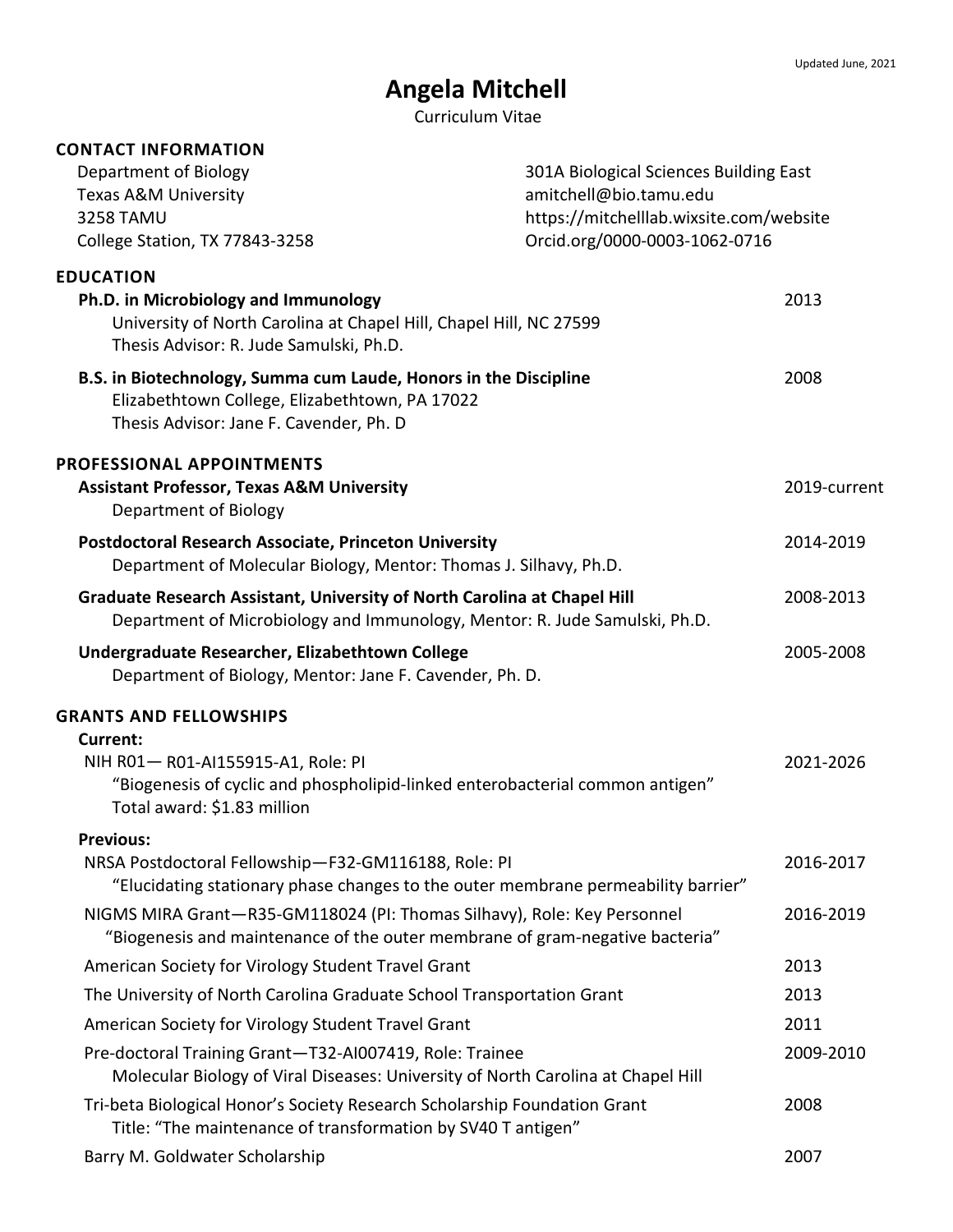| ANGELA MITCHELL                                                                                                                           | PAGE 2    |
|-------------------------------------------------------------------------------------------------------------------------------------------|-----------|
| Pending:                                                                                                                                  |           |
| NIH R21-R21-AI159398-A1, Role: PI                                                                                                         | 2021-2023 |
| "Elucidation of a novel pathway linking DNA repair and antibiotic resistance"                                                             |           |
| Packard Fellowship for Science and Engineering, Role: PI<br>"Investigations of Carbohydrate Biology: Mechanisms of Antibiotic Resistance" | 2021-2026 |

# **PUBLICATIONS**

# Corresponding author; <sup>1</sup> Mitchell Lab Graduate Student; <sup>2</sup> Mitchell Lab Postdoc; \* Equal Contributions

- 17. Bautista DE<sup>1\*</sup>, Carr JF<sup>1\*</sup>, Mitchell AM<sup>#</sup>. Suppressor Mutants: History and Today's Applications. (Under *review at* EcoSal Plus)
- 16. Rai AK2 & **Mitchell AM#**. (**2020**) Enterobacterial common antigen: synthesis and function of an enigmatic molecule. *mBio*. 11(4): e01914-20.
- 15. Grimm J, Shi H, Wang W, **Mitchell AM**, Wingreen NS, Huang KC, & Silhavy TJ. (**2020**) The inner membrane protein YhdP modulates the rate of anterograde phospholipid flow in *Escherichia coli*. *Proc Natl Acad Sci U S A*. 117(43): 26907-26914
- 14. Hart EM\*, **Mitchell AM**\*, Konovalova A, Grabowicz M, Sheng J, Han X, Rodriguez-Rivera FP, Schwaid AG, Malinverni JC, Balibar CJ, Bodea S, Si Q, Wang H, Homsher MF, Painter RE, Ogawa AK, Sutterlin H, Roemer T, Black TA, Rothman DM, Walker SS, & Silhavy TJ. (**2019**) A small molecule inhibitor of BamA impervious to efflux and the outer membrane permeability barrier. *Proc Natl Acad Sci U S A*. 116(43): 21748-21757. *Nature* **News and Views highlight:** https://www.nature.com/articles/d41586-019-03730-x **F1000Prime recommendation:** https://f1000.com/prime/736725510?bd=1
- 13. **Mitchell AM** & Silhavy TJ. (**2019)** Envelope stress responses: balancing damage repair and toxicity. *Nat Rev Microbiol*. 17(7): 417–428.
- 12. May KL, Lehman KM, **Mitchell AM**, & Grabowicz M. (**2019**) A Stress Response Monitoring Lipoprotein Trafficking to the Outer Membrane. *mBio*. 10(3): e00618-19. **Associated Commentary:** https://mbio.asm.org/content/10/3/e01302-19
- 11. Silhavy TJ & **Mitchell AM**. (**2019**) Genetic analysis of protein translocation. *Protein J*. 38(3):217-228.
- 10. **Mitchell AM**, Srikumar T, & Silhavy TJ. (**2018**) Cyclic enterobacterial common antigen maintains the outer membrane permeability barrier of *Escherichia coli* in a manner controlled by YhdP. *mBio*. 9(4): e01321-18. **Associated Commentary:** https://mbio.asm.org/content/9/5/e02162-18
- 9. **Mitchell AM**, Wang W, & Silhavy TJ. (**2017**) Novel RpoS-dependent mechanisms strengthen the envelope permeability barrier during stationary phase. *J Bacteriol.* 199(2): e00708-16.
- 8. Konovalova A, **Mitchell AM**, & Silhavy TJ. (**2016**) A lipoprotein/β-barrel complex monitors lipopolysaccharide integrity transducing information across the outer membrane. *eLife*. 5: e15276.
- 7. Xiao PJ, **Mitchell AM**, Haung L, Li C, & Samulski RJ. (**2016**) Disruption of microtubules post virus entry enhances adeno-associated virus vector transduction. *Hum Gene Ther*. 27(4): 309-24.
- 6. **Mitchell AM**, Moser R, Samulski RJ, & Hirsch ML. (**2016**) Stimulation of AAV gene editing via DSB repair. In Hirsch ML, Cathomen T, & Porteus MH (Eds.), *Genome Editing: The Next Step in Gene Therapy* (pgs. 125- 137). ISBN: 978-1-4939-3507-9.
- 5. Vance MA, **Mitchell AM**, & Samulski RJ. (**2015**) AAV biology, infectivity and therapeutic use from bench to clinic. In Hashad ID (Ed.), *Gene Therapy - Principles and Challenges*. ISBN: 978-953-51-4380-2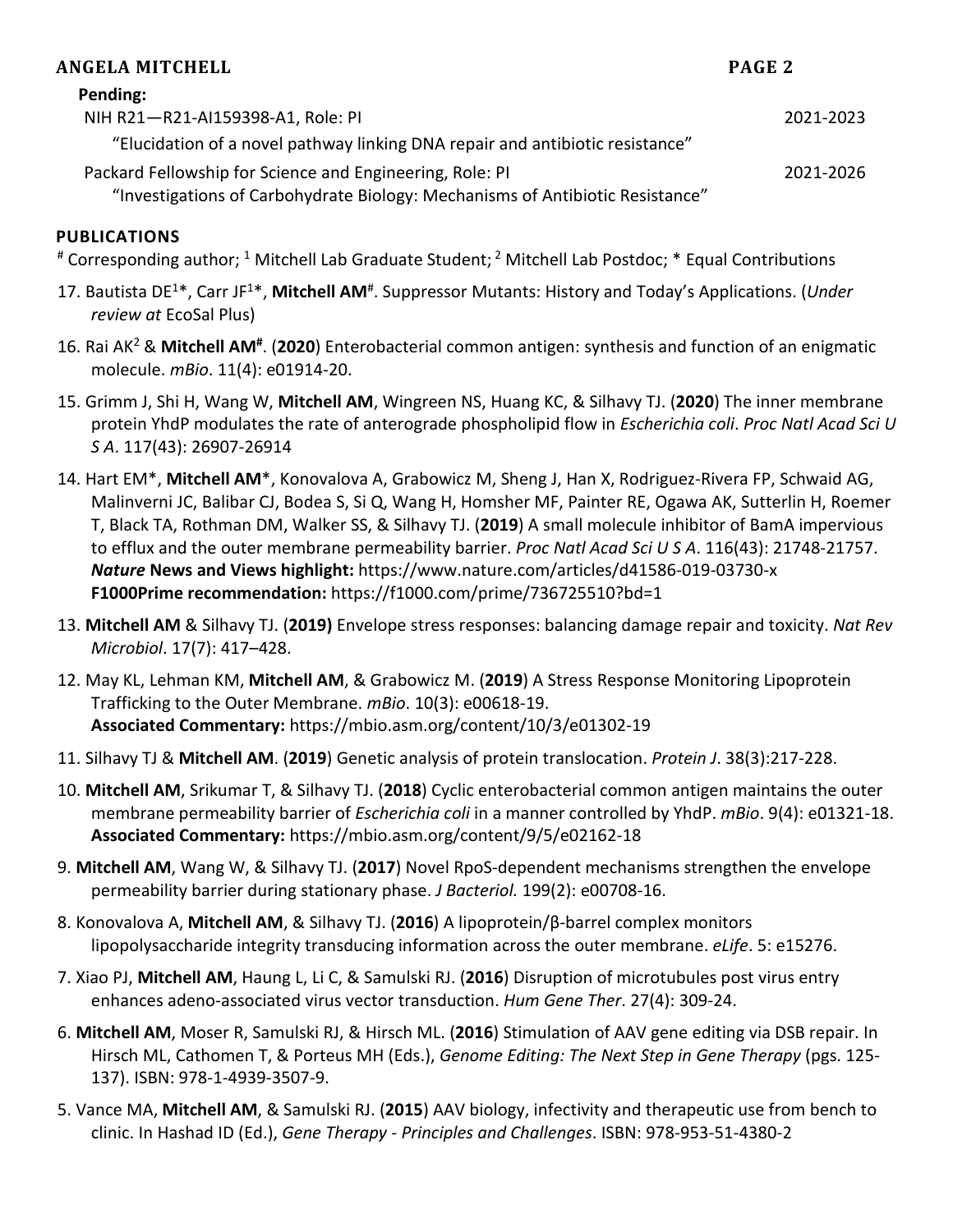### **ANGELA MITCHELL PAGE 3**

- 4. **Mitchell AM**, Hirsch ML, Li C, & Samulski RJ. (**2014**) Promyelocytic leukemia protein is a cell-intrinsic factor inhibiting parvovirus DNA replication. *J Virol*. 88(2): 925-36.
- 3. **Mitchell AM** & Samulski RJ. (**2013**) Mechanistic insights into the enhancement of adeno-associated virus transduction by proteasome inhibitors. *J Virol*. 87(23): 13035-41.
- 2. **Mitchell AM**, Li C, & Samulski RJ. (**2013**) Arsenic trioxide stabilizes accumulations of adeno-associated virus virions at the perinuclear region, increasing transduction *in vitro* and *in vivo*. *J Virol.* 87(8): 4571-83.
- 1. **Mitchell AM**\*, Nicolson SC\*, Warischalk JK\*, & Samulski RJ. (**2010**) AAV's Anatomy: Roadmap for Optimizing Vectors for Translational Success. *Curr Gene Ther*. 10(5): 319-340.

# **Manuscripts in preparation:**

Rai AK2, Bautista DE**<sup>1</sup>**\*, Carr JF**<sup>1</sup>**\*, Wei Wang, **Mitchell AM#** . An inhibitory system regulating the production of enterobacterial common antigen.

## **PRESENTATIONS AND POSTERS**

#### **Invited Talks:**

| Texas A&M University, College of Veterinary Medicine and Biomedical Sciences<br>Texas A&M University, College of Medicine                          | 2021<br>2020 |
|----------------------------------------------------------------------------------------------------------------------------------------------------|--------------|
| Texas Protein Folders and Function Meeting (canceled for public health reasons)<br>University of Texas Health Science Center at Houston (UTHealth) | 2020<br>2018 |
| Genetic Approaches to Understanding Complex Biological Problems V Meeting                                                                          | 2018         |
| <b>Conference Presentations:</b>                                                                                                                   |              |
| World Microbe Forum                                                                                                                                | 2021         |
| Bacterial Locomotion and Signal Transduction XVI Conference                                                                                        | 2021         |
| Microbial Stress Response Gordon Research Conference (Talk)                                                                                        | 2018         |
| Microbial Adhesion & Signal Transduction Gordon Research Conference                                                                                | 2017         |
| Microbial Stress Response Gordon Research Seminar and Conference                                                                                   | 2016         |
| American Society for Virology Annual Meeting (Talk)                                                                                                | 2013         |
| American Society for Virology Annual Meeting (Talk)                                                                                                | 2012         |
| The 14 <sup>th</sup> Biannual International Parvovirus Workshop (Talk)                                                                             | 2012         |
| American Society of Gene and Cell Therapy Annual Meeting                                                                                           | 2012         |
| American Society for Virology Annual Meeting (Talk)                                                                                                | 2011         |
| Pennsylvania Academy of Science Annual Meeting (Talk)                                                                                              | 2008         |
| Tri-Beta North East District 2 Research Convention (Talk)                                                                                          | 2007         |
| Pennsylvania Academy of Science Annual Meeting                                                                                                     | 2007         |
| <b>TEACHING</b>                                                                                                                                    |              |
| Texas A&M University, College Station, TX 77843                                                                                                    |              |
| Co-instructor for BIOL 606 Microbial Genetics (Spring)                                                                                             | 2021         |
| Instructor for BIOL/GENE 406 Bacterial Genetics (Fall)                                                                                             | 2020         |
| Delaware Valley University, Doylestown, PA 18901                                                                                                   |              |
| Adjunct Faculty for BY-1116L Biological Sciences I Lab (2 sections)                                                                                | 2016         |
| Adjunct Faculty for BY-1115 Natural Sciences I                                                                                                     | 2015         |
| Princeton University, Princeton, NJ 08544                                                                                                          |              |
| Preceptor for MOL340 Molecular and Cellular Immunology                                                                                             | 2014         |
| Instructor for Summer Undergraduate Research Program Discussion Group                                                                              | 2014         |
|                                                                                                                                                    |              |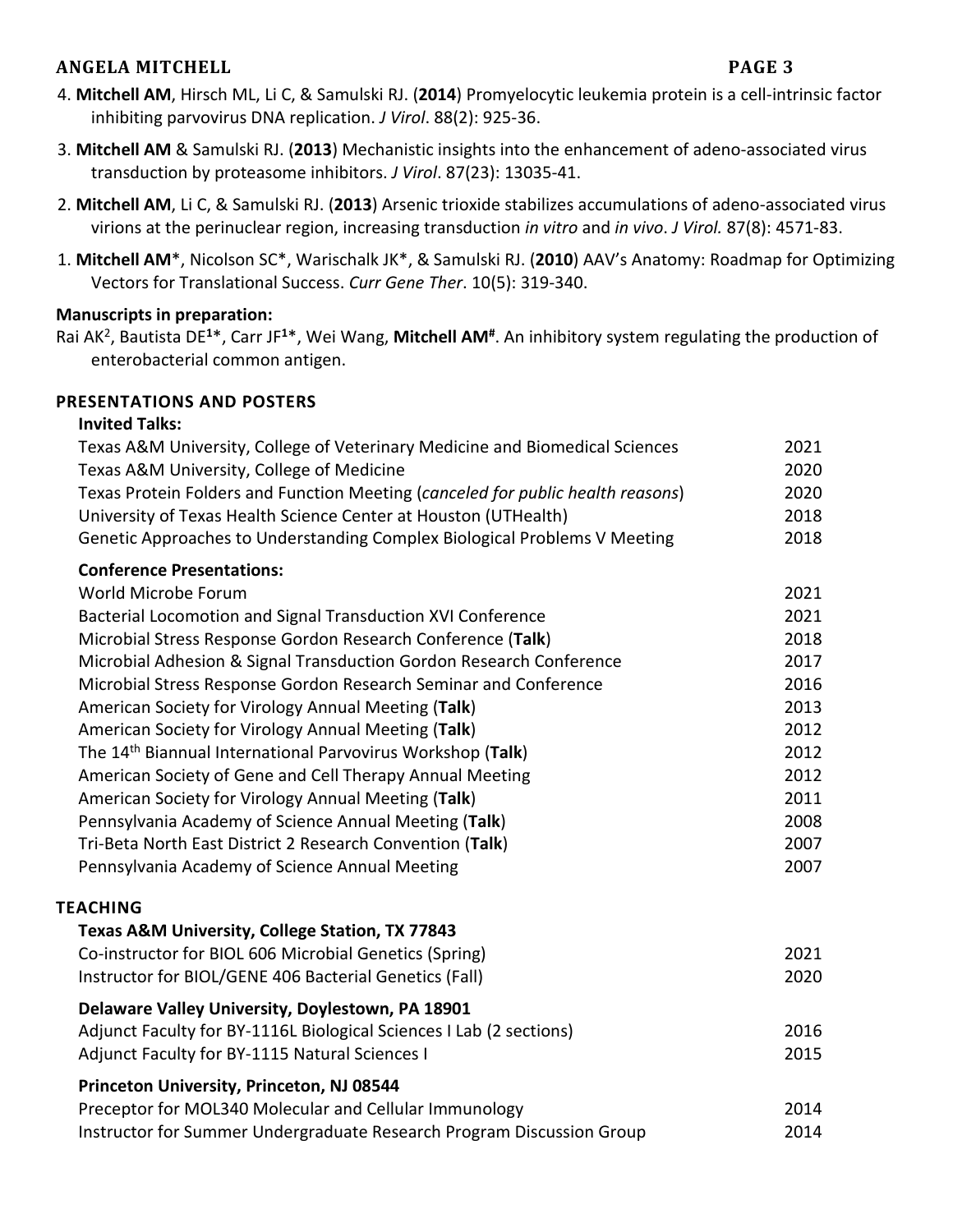| <b>ANGELA MITCHELL</b>                                                                  | PAGE 4       |
|-----------------------------------------------------------------------------------------|--------------|
| The University of North Carolina at Chapel Hill, Chapel Hill, NC 27510                  |              |
| Teaching Assistant for BIOL422 and BIOL421L General Microbiology                        | 2013         |
| New Module Design for North Carolina DNA Day                                            | 2012         |
| Summer Teaching and Pedagogy Series Certificate                                         | 2011         |
| Teaching Assistant for BIOL422 and BIOL421L General Microbiology                        | 2010         |
| Teaching Assistant for MCRO251L Medical Microbiology Lab                                | 2009         |
| <b>SCIENCE OUTREACH</b>                                                                 |              |
| North Carolina DNA Day at Eastern Randolph High School, Ramseur, NC                     | 2013         |
| Science Outreach Lecture at Research Triangle High School, Durham, NC                   | 2013         |
| North Carolina DNA Day at Bertie STEM High School, Bertie, NC                           | 2012         |
| North Carolina DNA Day at South Granville High School of Health and                     | 2011         |
| Life Sciences, Creedmoor, NC                                                            |              |
| Annual to biannual chemistry shows at elementary schools in Elizabethtown, PA           | 2005-2007    |
| <b>MENTORING</b>                                                                        |              |
| Texas A&M University, College Station, TX 77843                                         |              |
| <b>Postdoctoral Researchers:</b>                                                        |              |
| Ashutosh Kumar Rai                                                                      | 2020-current |
| Graduate Students:                                                                      |              |
| Joseph Carr (Ph.D. student, Microbiology)                                               | 2020-current |
| David Bautista (Ph.D. student, Biology)                                                 | 2020-current |
| Undergraduate Researchers:                                                              |              |
| Iris Yang (Biology, Class of 2023)                                                      | 2021-current |
| Kinsey Morris (Biology, Class of 2022)                                                  | 2020-current |
| Nicholas Lugo (Biochemistry, Class of 2021)                                             | 2020-current |
| Ph.D. Rotation Students:                                                                |              |
| Ian Weinstein (Biology)                                                                 | 2019         |
| Kamrul Hasan (Biology)                                                                  | 2019         |
| Princeton University, Princeton, NJ 08544                                               |              |
| Co-mentored Jessica Sheng in senior thesis research                                     | 2018-2019    |
| Mentored Angela Kim in senior thesis research                                           | 2016-2017    |
| The University of North Carolina at Chapel Hill, Chapel Hill, NC 27510                  |              |
| Research Mentoring Certificate (6 week workshop)                                        | 2013         |
| Peer Mentor for first year Biological and Biomedical Sciences Program graduate students | 2012         |
| Mentor in the Meredith College Cooperative Mentored Research program                    | 2012         |
| Peer Mentor for first year Biological and Biomedical Sciences Program graduate students | 2011         |
| <b>SERVICE</b>                                                                          |              |
| Texas A&M University, College Station, TX 77843                                         |              |
| <b>Graduate Student Committee Member</b>                                                |              |
| Jeanette Pina (Ph.D. student, Chemistry; Prelim committee)                              | 2021-current |
| Zachary Albers (M.S. non-thesis student, Microbiology)-Committee Chair                  | 2021-current |
| Javier Sanchez (Ph.D. student, Biology)                                                 | 2021-current |
| McKinley Williams (Ph.D. student, Microbiology)                                         | 2021-current |
| Ismael Morales (M.S. non-thesis student, Microbiology)-Committee Chair                  | 2020-current |